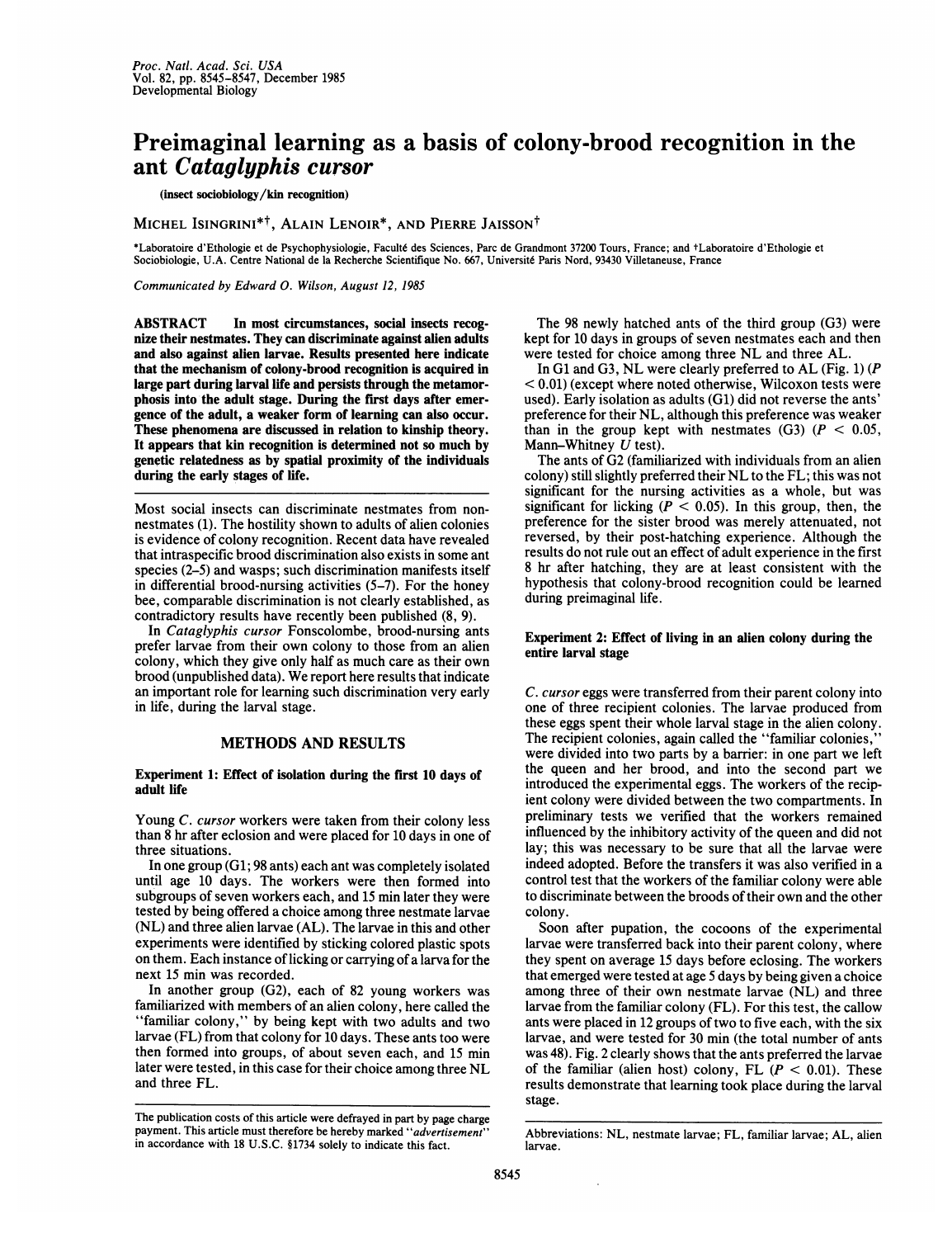

FIG. 1. Mean numbers (and confidence intervals) per adult ant of instances of brood-nursing behaviors (licking and carrying) directed towards each type of larva in experiment 1.

After these observations, the ants were reintroduced into their own nests and were tested again when they were 15 and 25 days old. At <sup>15</sup> days, the preference for FL was significant only as regards carrying behavior ( $P < 0.02$ ), and at 25 days the preference had entirely disappeared: there was no significant preference for either FL or NL. Because the result for this part of the experiment was established with only 7 groups (at 15 days of age) and 4 groups (at 25 days of age), we consider it a preliminary finding that requires confirmation. Nevertheless, it seems to indicate that familiarization is possible during the early days of adult life, in this case with the odor of the parent colony. It suggests also that the effect of a preimaginal learned preference for alien larvae over nestmates may decline in adults exposed to nestmates for a time. But, again, this post-hatching familiarization did not actually reverse the learned preference.

### Experiment 3: Effect of living in an alien colony during only part of the larval stage

The small and large larvae of two colonies were selected. For each brood, these small or large larvae were transferred as a group into a recipient colony (the "familiar colony") whose own brood had been eliminated. The large larvae spent 2-5 days in the familiar colony before pupation, and the small larvae, from 10 to 20 days; as a consequence, the larval size was inversely related to the duration of the pre-imaginal experience in the familiar colony. A total of <sup>105</sup> workers emerged from the group of large larvae (group Gi) and 77 from the group of small larvae (G2). These adopted individuals were reared in the familiar colony until 3 to 7 days after their emergence into adult life. Within each group, the newly



FIG. 2. Mean numbers (and confidence intervals) per adult ant of instances of brood-nursing behaviors (licking and carrying) directed toward each type of larva in experiment 2.

emerged workers were then divided into subgroups of seven individuals. Each of these subgroups was given three choice tests, lasting <sup>10</sup> min each, the choice being between four NL and four FL. As Fig. <sup>3</sup> shows, the workers that had been



FIG. 3. Mean numbers (and confidence intervals) per adult ant of instances of brood-nursing behaviors (licking and carrying) directed towards each type of larva in experiment 3.